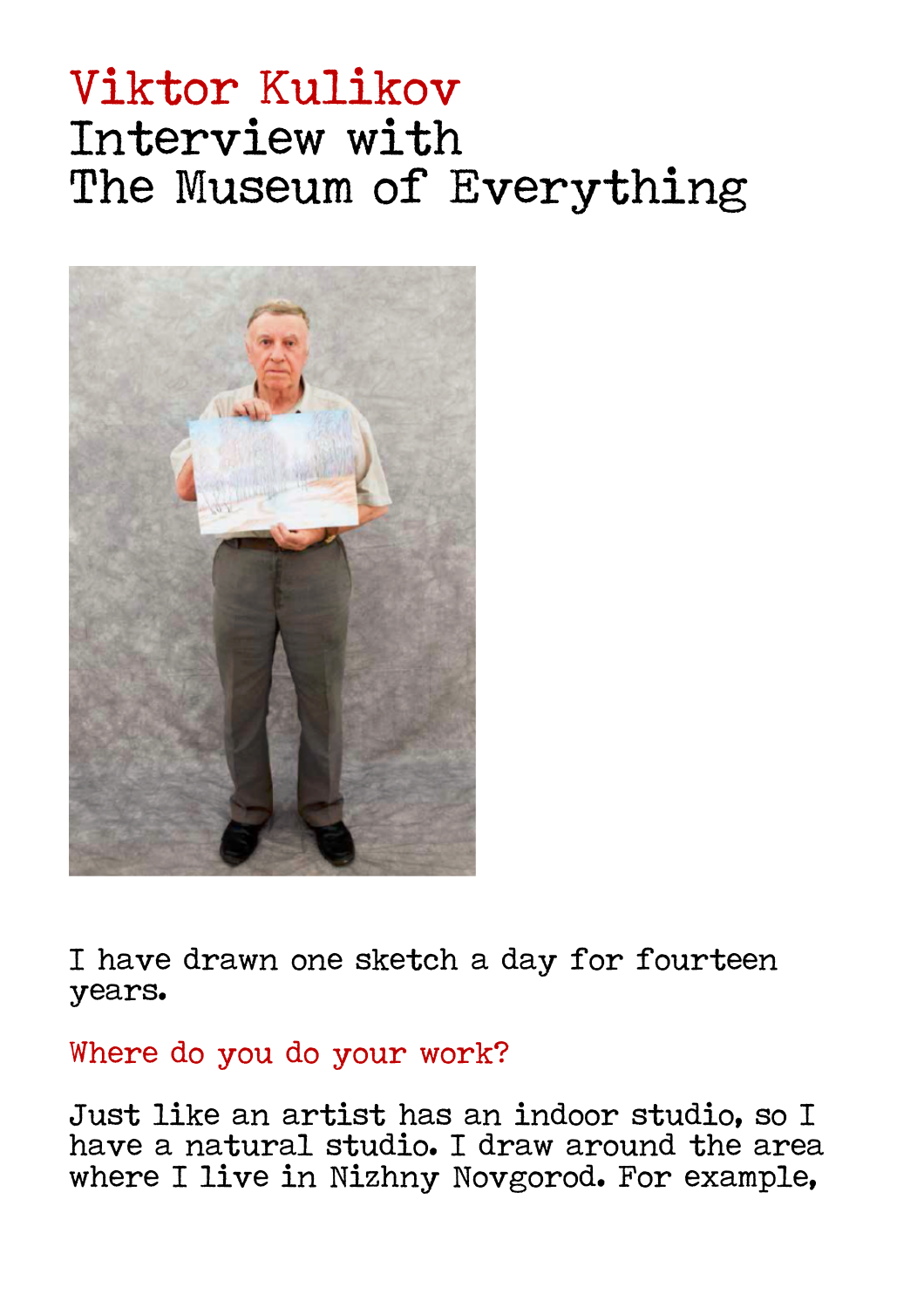there is a beautiful lake and a picturesque bank. There's also a forest. For the last fourteen years I've done this regularly every day, in all weather conditions, even when it's twenty five below. I just wrap up well and draw!

## How did it begin?

I loved to draw as a child. Then just like Pushkin's rebirth in Boldino, it hit me: I was on the banks of the Oka, where the pine forest is, I looked around and saw how amazing the shades and colours were. I drew a sketch, then thought to myself, why not return tomorrow? That's how it started.

# Is it always in the morning?

If I go out in the evening, the day is gone. In the morning everything is just beginning. So I spend an hour at 9am every day. It takes me two days to make each picture. One day isn't enough to capture the natural surroundings, sometimes I expand on what I see in nature. It's not like being a photographer, I try to go deeper.

#### Where do you store your work?

I keep everything at home. My library has over 40,000 books and my collection contains over 4,000 drawings. Nothing is framed, I keep everything just as it is.

## Would you call yourself an artist?

I'm definitely not a professional artist. I draw every day, like an educated person might read a